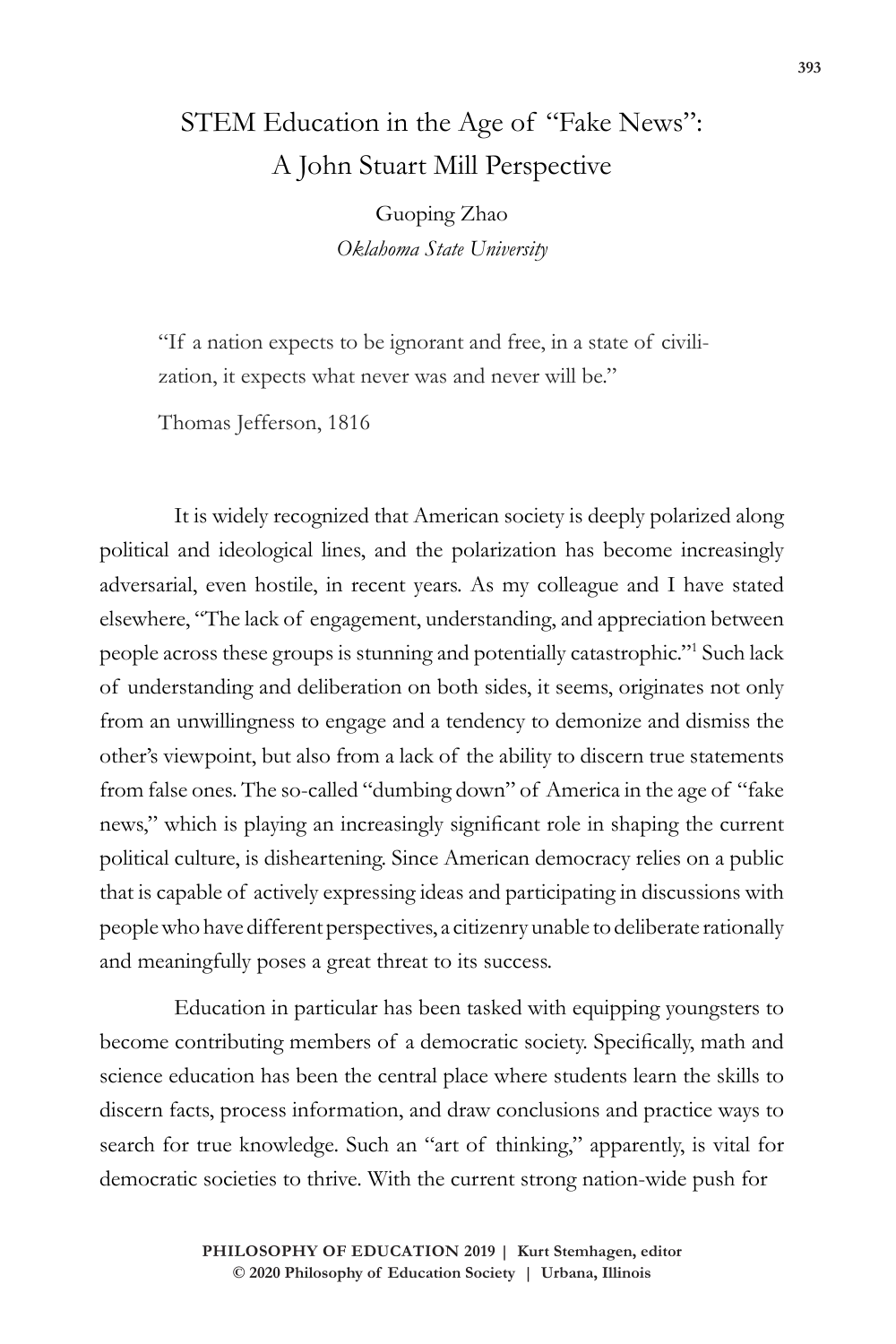STEM (Science, Technology, Engineering, and Math) education, and in the age of "fake news," it may be necessary to investigate how STEM education has been designed and practiced if we want to advance the rational and critical capacities of students. I suggest in this paper that we may have placed too much emphasis on the instrumental purposes of STEM education, on its uses and functions for global competition, job security, and monetary gain, and not enough on learning the art of thinking and transferring such learning to students' social and personal lives. A brief look at how STEM education is currently conceptualized clearly reveals an exclusively instrumental orientation. Drawing on John Stuart Mill's ideas of liberal education and the central role of math and science education, I propose a guiding principle for STEM education as basic epistemic education so that it can play a more vital role in forming within citizens the habit of truth seeking and the ability for rational and critical thinking. As Jefferson's quote makes clear, without knowledge and the intellectual ability to acquire knowledge, there will be no true freedom for a nation that pursues freedom.

## THE AGE OF "FAKE NEWS" AND UNREASON

This is the age of "fake news." The president of the United States has commandeered the term to dismiss news that he does not like or news that is unfavorable to him. His supporters follow suit and claim that the mainstream news outlets, in general terms, are agents of "fake news." On the other side of the battle, commentators and academics respond that conservative websites and TV channels spread "fake news." The actual meaning of the term "fake news"—news that lacks solid ground, springing out of proportion from incidents, or purely fabricated but presented as true—seems no longer relevant.

In this shouting match over "fake news," two disconcerting trends become evident. The first is that, instead of people judging the likelihood of a statement's reliability and provability, we see blind team-picking, the mindset that "what my team says has to be true and what their team says has to be false." As Malhar Mali, a social commentator and the editor of *Areo* magazine, notes, a sizeable portion of the population seems to be uninterested in checking out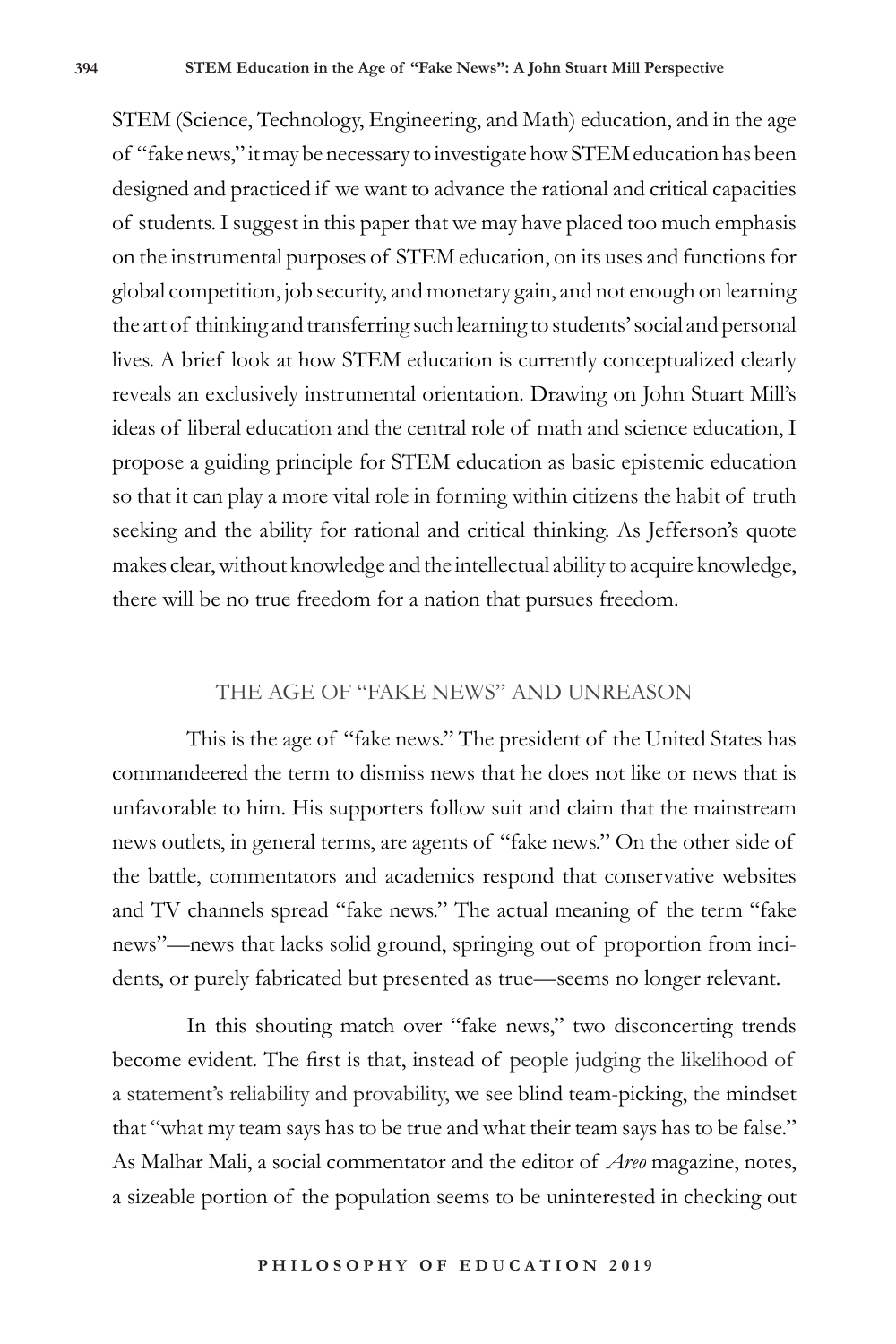whether a statement is based on facts or is possible or provable, but instead makes judgments based on a "we good, they bad" attitude.<sup>2</sup> This attitude, which Mali calls "tribalism," is characterized by labeling statements in political terms and then dismissing them based on political allegiance. Such "tribalism," he laments, has been "exacerbated by social media."3 People are so swayed by their political positions and are so ready to accept whatever their team is saying that they have lost interest in "truth-seeking," or even in just question-asking. Instead, they react, often with indignation, when facing a different viewpoint. Jonathan Haidt, a professor of moral psychology at NYU, recently tweeted: "I fear America has attained critical mass: an unstoppable process of reciprocally escalating outrage & disgust, justified via social media."<sup>4</sup> The predictable angry reaction to whatever the other side is saying is disheartening. The "absence of curiosity about other points of view, … the unwillingness to give a hearing to contradictory viewpoints, or to imagine that one might learn anything from an ideological or cultural opponent," says Susan Jacoby, author of *The Age of American Unreason*, "represents a departure from the best side of American popular and elite intellectual traditions."5

The second trend, which is even more disquieting, is that a portion of the American public seems to be losing the ability to function rationally in a democracy, an ability that is essential for the operation of the system. It is troubling enough that we choose to believe what we want to believe, but to the extent that we still have a level of awareness of what we are doing, and perhaps at a certain point are interested in correcting our mistakes, the choices are still understandable or even acceptable. But if we are losing that awareness, if we are so bound by our beliefs that we are unable to see what we are doing, in other words, if we lose the ability to read critically and think critically, that is truly alarming. In the age of information technology, the sheer volume of information floods the internet and the public arena, and we are faced with the unprecedentedly daunting challenge of discerning what is reliable and what is fabricated. Frank Connolly, a senior editor of MindEdge Learning, says, "With so much information bouncing around the web, you'd think that a lot of Americans would be looking for ways to distinguish the truthful from the false. Alas, no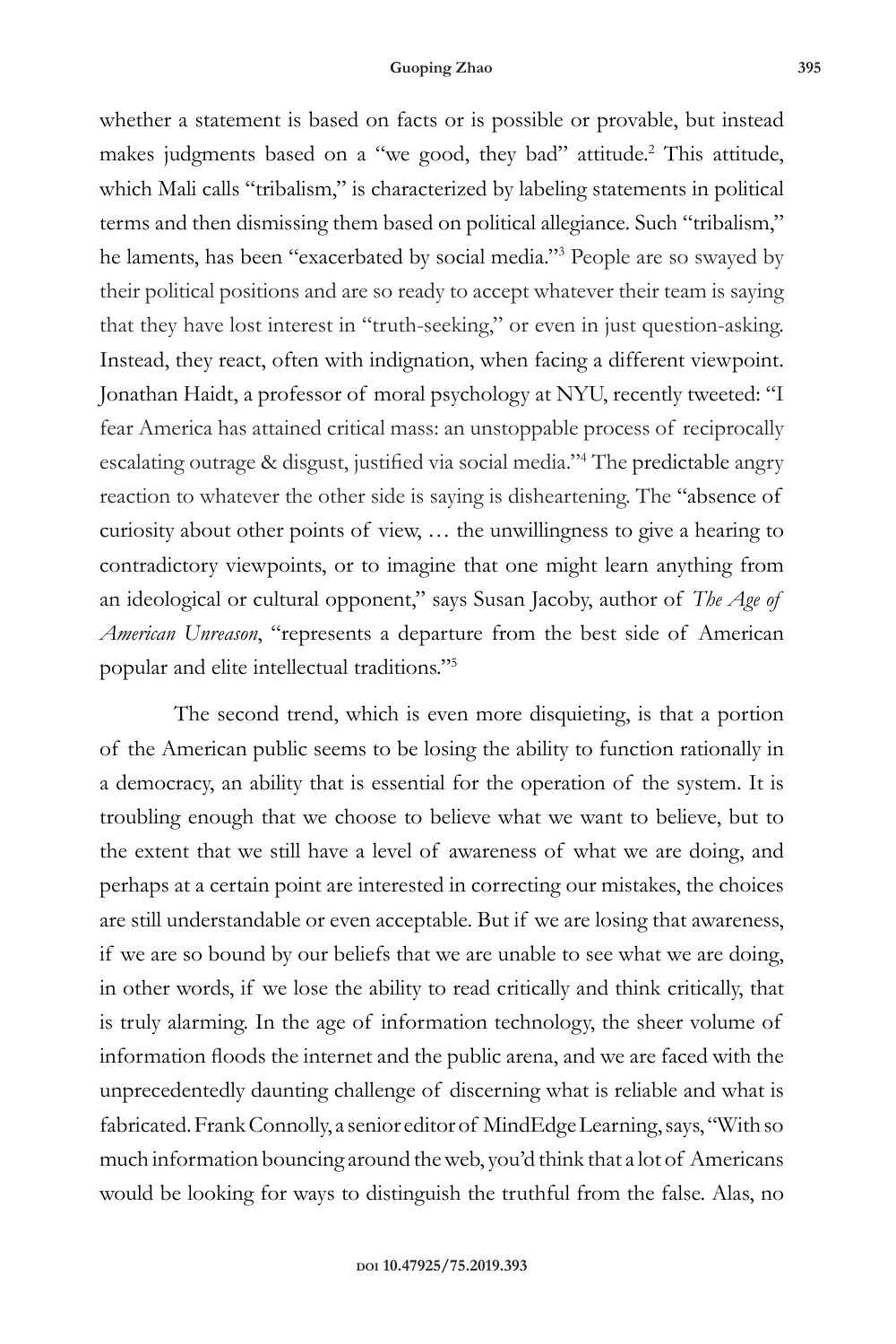such luck."6 Not many people are checking the sources, assessing the possibilities, looking for signs of fakery, considering attributions, or simply asking questions, leading to the phenomenon that what we choose to believe becomes what is real. Recent Pew research reveals that "nearly eight-in-ten Americans say that when it comes to important issues facing the country, most Republican and Democratic voters not only disagree over plans and policies, but also cannot agree on basic facts."7 Our common ability to discern information no longer brings us the same understanding. Positionality changes reality.

This alarming trend does not apply just to an older population with hard-core political allegiances; it also applies to the younger, web-savvy population. A 2016 study by Stanford University researchers found that American students have a "dismaying" inability to tell fake news from real.<sup>8</sup>

More than 7,800 middle school, high school, and college students from 12 states participated in the Stanford study. "In exercise after exercise, the researchers were 'shocked' — their word, not ours — by how many students failed to effectively evaluate the credibility of that information," NPR reporter Camila Domonoske states.<sup>9</sup> "The students displayed a 'stunning and dismaying consistency' in their responses, the researchers wrote, getting duped again and again. They weren't looking for high-level analysis of data but just a 'reasonable bar' of, for instance, telling fake accounts from real ones, activist groups from neutral sources and ads from articles."10 As cited in Domonoske's report, Sam Wineburg, lead author of the study, laments, "They didn't ask where it came from. They didn't verify it. They simply accepted the picture as fact." Domonoske warns, "If the children are the future, the future might be very ill-informed" and the students' lack of critical thinking ability is a "threat to democracy."11

Similarly, William Poundstone from *Psychology Today* notes that when young people in the street were asked simple questions by a camera crew (as is often done on TV late-night comedy shows, (e.g., Jimmy Kimmel Live!), they often respond with "supremely ignorant answers." Poundstone concludes with one sentence: "Millennials are ill-informed."12

Are we, as Poundstone suggests, getting stupider and stupider every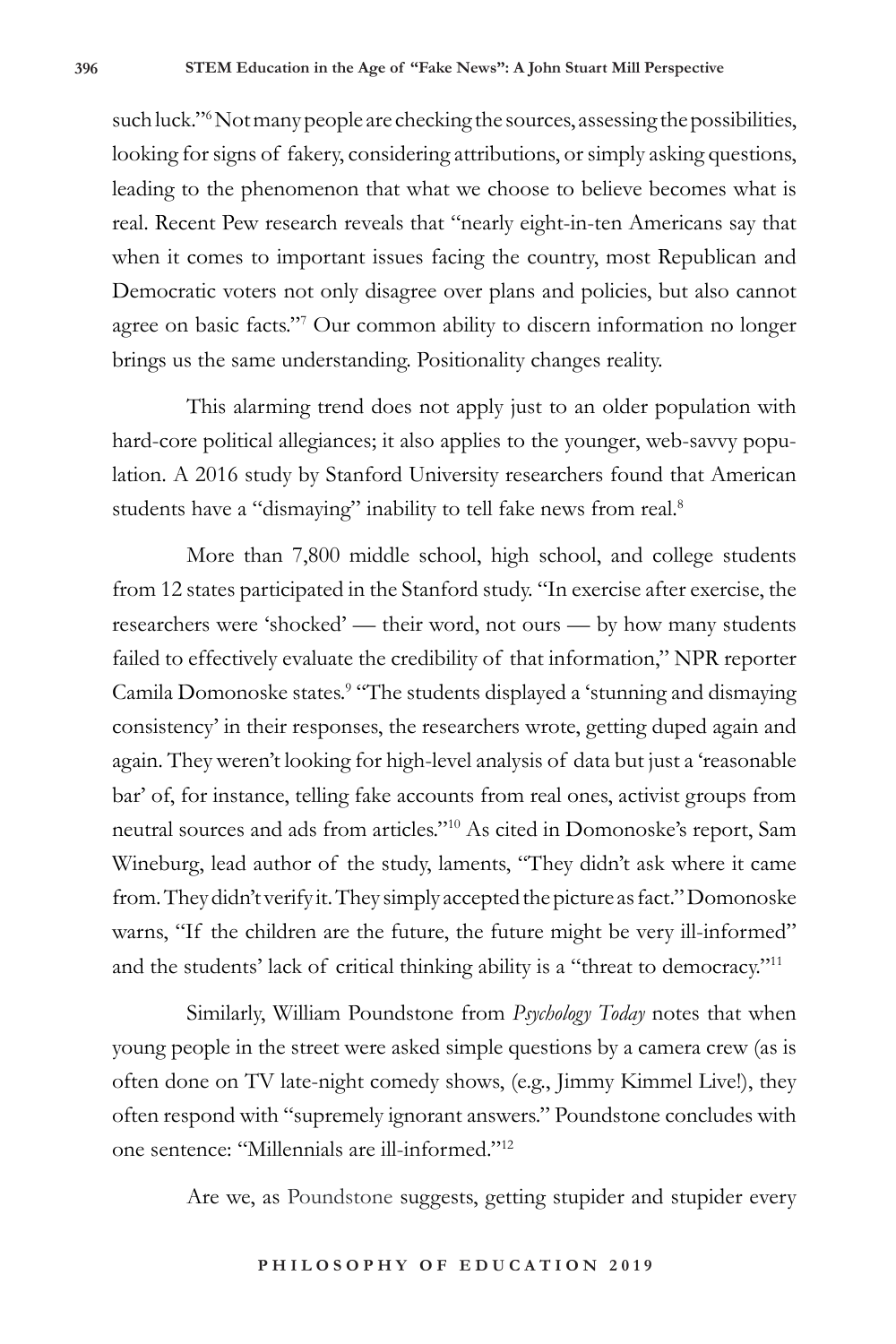generation? Or is there something deeper in the culture that is causing the phenomenon? Richard Hofstadter's Pulitzer Prize-winning *Anti-Intellectualism in American Life*, published in 1962, was inspirational for many who tried to understand the underlying forces affecting American political culture, and now American lives. But Susan Jacoby suggests that beyond mere anti-intellectualism, "America is now ill with a powerful mutant strain of intertwined ignorance, anti-rationalism, and anti-intellectualism."13 She suggests:

> During the past four decades, America's endemic anti-intellectual tendencies have been grievously exacerbated by a new species of semiconscious anti-rationalism, feeding on and fed by an ignorant popular culture of video images and unremitting noise that leaves no room for contemplation or logic. This new form of anti-rationalism, at odds not only with the nation's heritage of eighteenth-century Enlightenment reason but with modern scientific knowledge, has propelled a surge of anti-intellectualism capable of inflicting vastly greater damage than its historical predecessors inflicted on American culture and politics.<sup>14</sup>

As a result of this surge, she says, when "both dumbness and smartness are defined downward—among intellectuals and nonintellectuals alike—it becomes much easier to convince people of the validity of extreme positions."15 Consequently, conspiracy theories and all types of outrageous ideas and beliefs become part of the popular narratives.

One may wonder what has caused the unfortunate trends. In the 1960's, Hofstadter identified the "appalling phenomenon" of the "irrationality of the college-educated mob"16 as part of the political source, and more recently some have complained about the uncritical acceptance of "fashionable theories and 'politically correct' dogmas,"17 but most recent observers have pointed at the Republican party's use of anti-intellectualism as a strategy to mobilize its voter groups. Not only portraying the Democratic party as the party of elites, ideologues, who hold a cultural agenda contrary to conservatives' "traditional" and populist values, the Republican party has also nominated a series of presiden-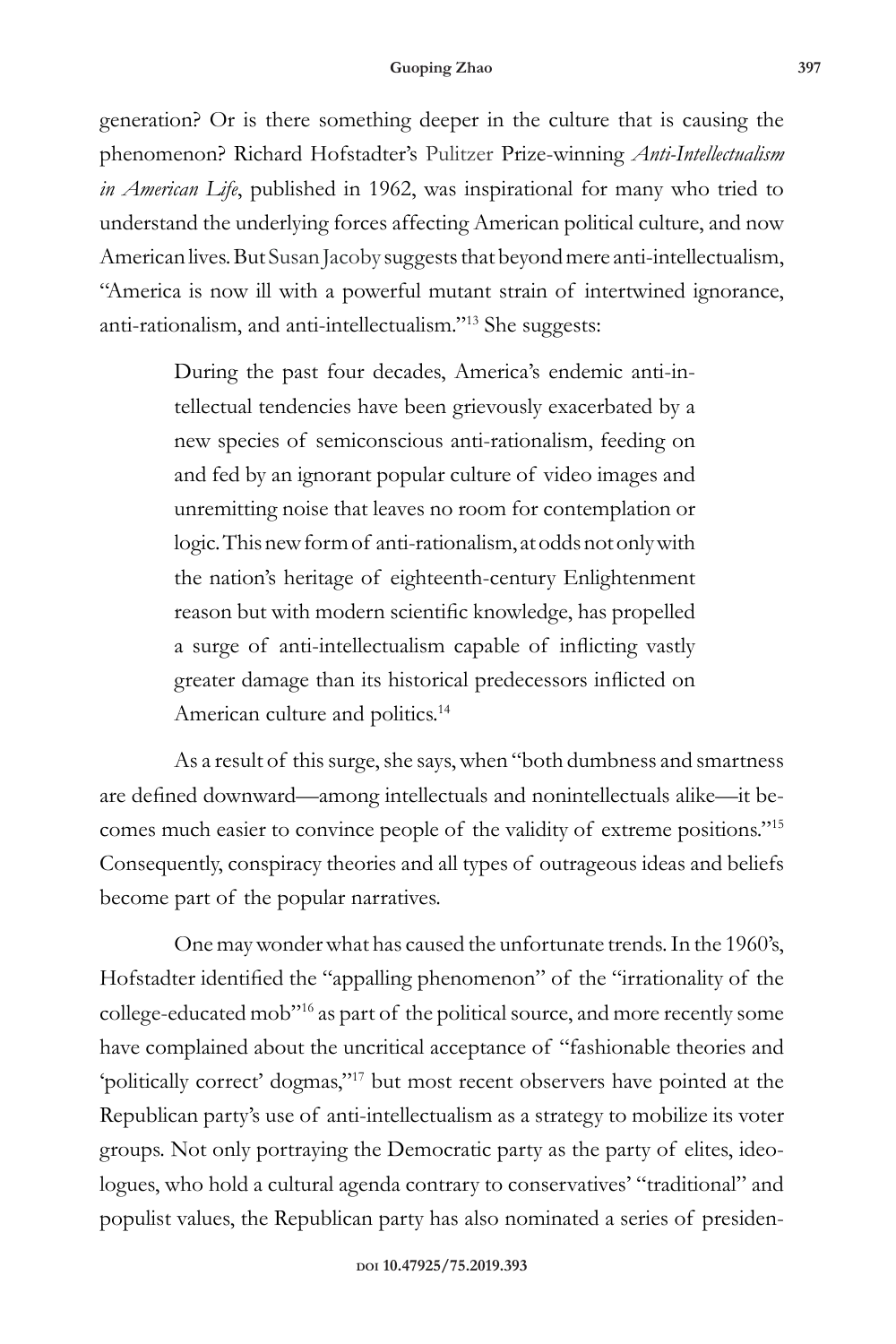tial candidates who may be described as the least intellectually curious.18 Thus anti-intellectualism has become a central part of the rhetoric of Republican pseudo-populism. As Jacoby notes: "One important element of the resurgent anti-intellectualism in American life is the popular equation of intellectualism with a liberalism supposedly at odds with traditional American values. The entire concept is summed up by the right-wing rubric 'the elites.'"19 Doubtless, such anti-intellectualism is also fed by some academic intellectuals' strategy of "branding and banishing" their conservative opponents and their moving away from the image of intellectuals as described by Hofstadter, as those who live "*for* ideas" rather than "*off* ideas" and whose thinking is marked by "disinterested intelligence, generalizing power, free speculation, fresh observation, creative novelty, radical criticism."20 As historian Fred Siegel has quipped, intellectuals once talked of speaking truth to power, but now they speak power to truth.<sup>21</sup> Our political and social culture seems to be moving further and further away from what Jacoby described as the "vibrant and varied intellectual life essential to functional democracy."<sup>22</sup>

### STEM EDUCATION

The teaching and learning of rational and critical thinking skills and the cultivation of the habit of truth seeking seem essential to countering such anti-intellectualist and anti-rationalist trends. In recent years, there has been a nation-wide push for STEM education. Resources are reallocated, and educators are called to focus their effort on producing the nation's next generation of scientists and engineers. As the place where the teaching and learning of the art of thinking is concentrated, and in the context of the "dumbing down" of America in the age of "fake news," it is important to see how STEM education is practiced and whether such practices help rebuild the vibrant and varied intellectual life Jacoby was speaking about. Has it been teaching the essential thinking and information processing skills as part of the education of the person and the citizen? Unfortunately, a quick review of how STEM education is currently conceptualized reveals an exclusively instrumental orientation. There is hardly any language mentioning STEM for education for personal growth,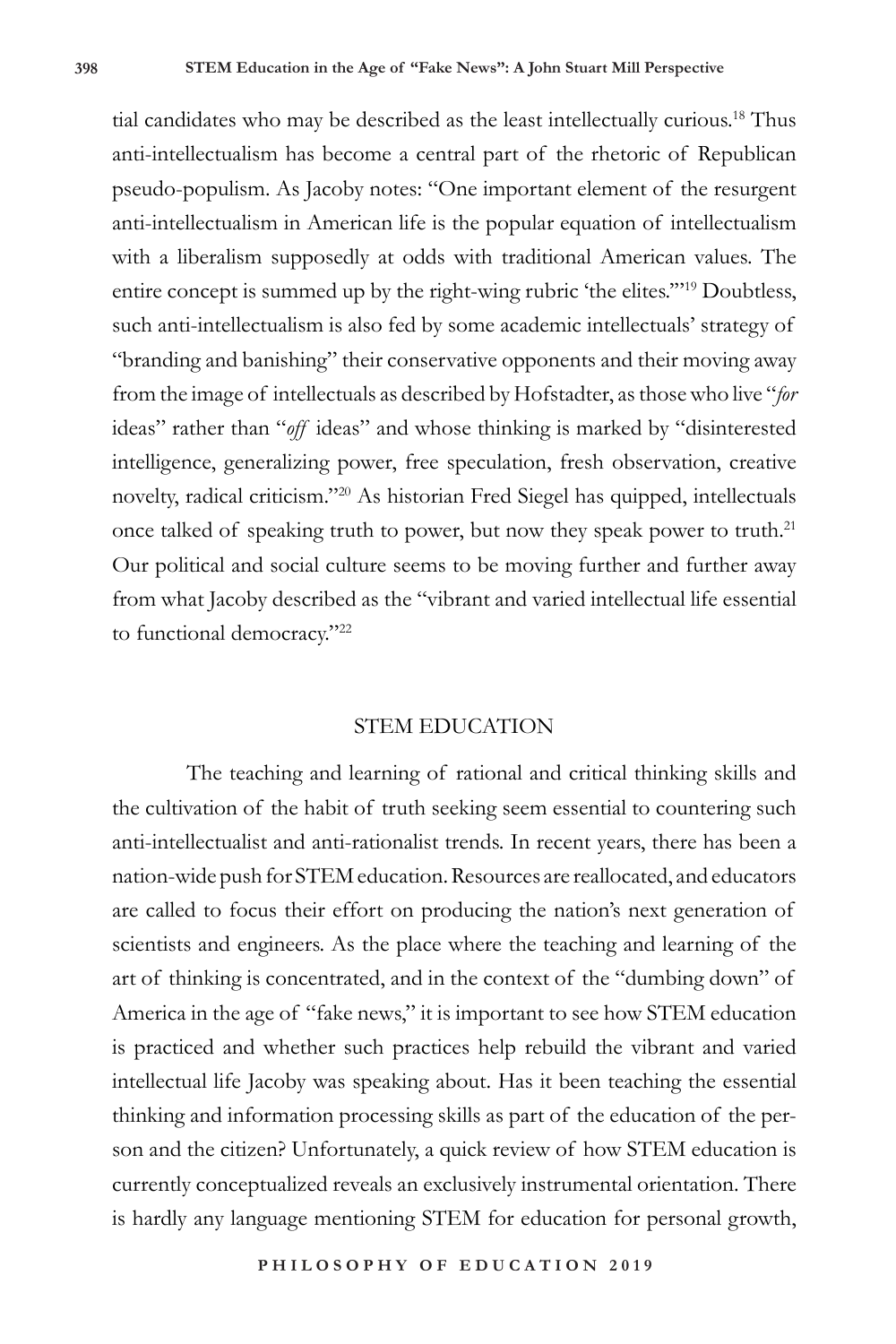for social and civic lives, or for democracy. STEM education is conceptualized only for career needs, economic gain, or global competition.

In a 2007 "National Action Plan for Addressing the Critical Needs of The U.S. Science, Technology, Engineering, and Mathematics Education System," prepared by The National Science Foundation, STEM education is justified as follows:

> In the 21st century, scientific and technological innovations have become increasingly important as we face the benefits and challenges of both globalization and a knowledge-based economy. To succeed in this new information-based and highly technological society, students need to develop their capabilities in STEM to levels much beyond what was considered acceptable in the past… Business and industry leaders, governors, policy makers, educators, higher education officials, and our national defense and security agencies have repeatedly stated the need for efforts to reform the teaching of STEM disciplines in the Nation so that the United States will continue to be competitive in the global, knowledge-based economy.23

The language emphasizing the instrumental significance of STEM education is everywhere. A website devoted to "Engineering for Kids," under the title "Why is STEM Education Important?" has these answers:

> According to the U.S. Department of Commerce, STEM occupations are growing at 17%, while other occupations are growing at 9.8%. STEM degree holders have a higher income even in non-STEM careers. Science, technology, engineering, and mathematics workers play a key role in the sustained growth and stability of the U.S. economy, and are a critical component to helping the U.S. win the future. STEM education creates critical thinkers, increases science literacy, and enables the next generation of innovators. In-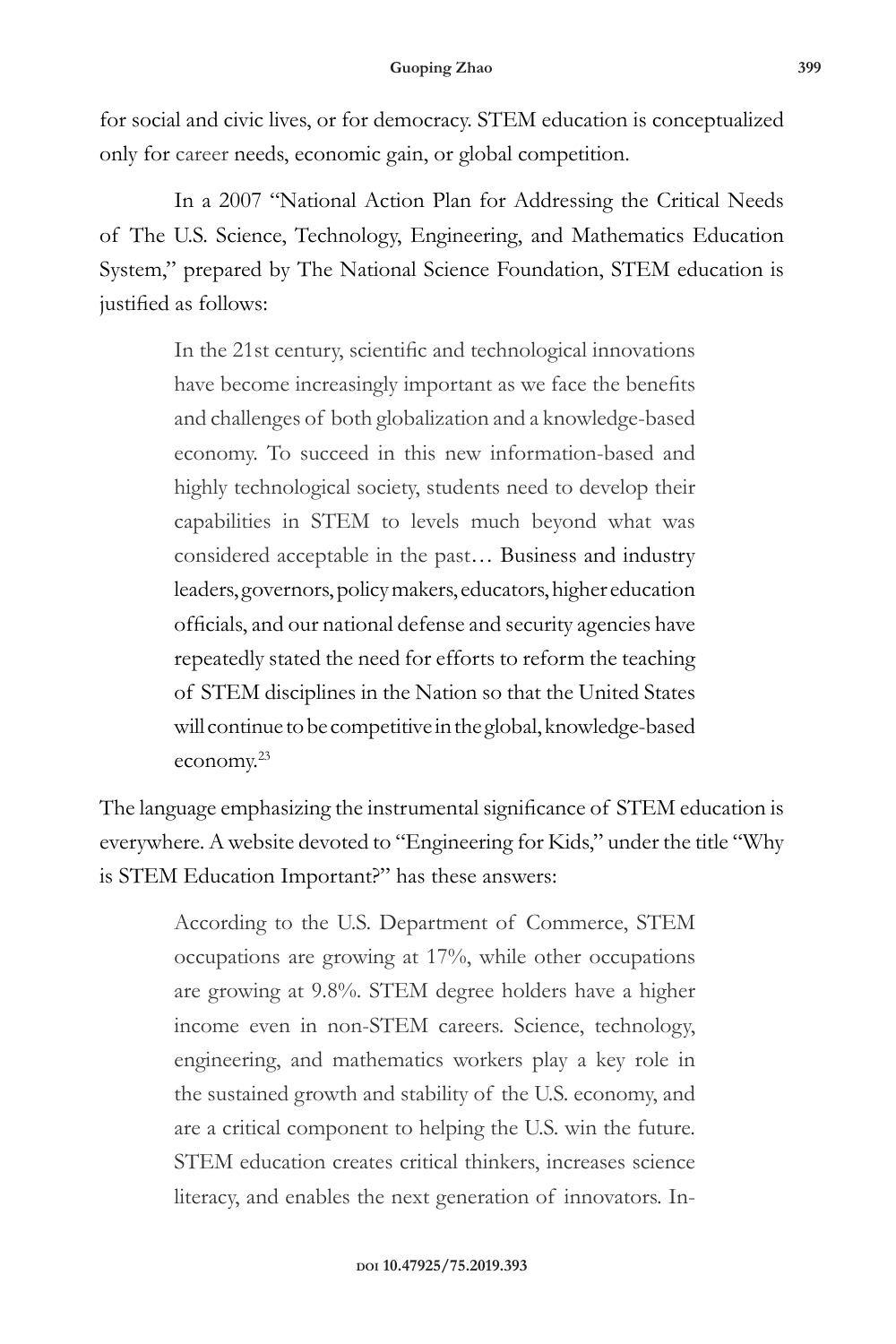novation leads to new products and processes that sustain our economy … It is clear that most jobs of the future will require a basic understanding of math and science … STEM education is critical to help the United States remain a world leader. If STEM education is not improved, the United States will continue to fall in world ranking with math and science scores and will not be able to maintain its global position. STEM education in school is important to spark an interest in pursuing a STEM career in students.<sup>24</sup>

The language used to promote the goals and purposes of STEM education indicates a stark lack of attention to the cultivation of rational and critical thinking and the habit of truth seeking as part of a liberal and civic education. Just like Johann Neem's criticism of the Common Core, STEM education is "designed to serve the human capital needs of today's economy, not the personal needs of human beings nor the civic needs of our shared democracy."<sup>25</sup> Neem warns: "It will take a fundamental rethinking of why we educate before we can once again place the personal and the civic alongside the economic and revive the democratic purposes of our common schools."26

# MATH AND SCIENCE EDUCATION AS EPISTEMIC EDUCATION: A JOHN STUART MILL PERSPECTIVE

Perhaps it's time to rethink math and science education not only for global competition and monetary gain, but as part of the basic epistemic education where students learn to seek and process knowledge as part of their way of existing in the world. While we have become so accustomed to the instrumental language and conceptualization of STEM education, more than 150 years ago, John Stuart Mill, in his Inaugural Address as Rector at the University of St. Andrews, painted a completely different picture of the purpose and processes of math and science education. In Mill's view, math and science education is an "indispensable" part of general or liberal education because it provides the foundation for any high order of intellectual life. "Men are men before they are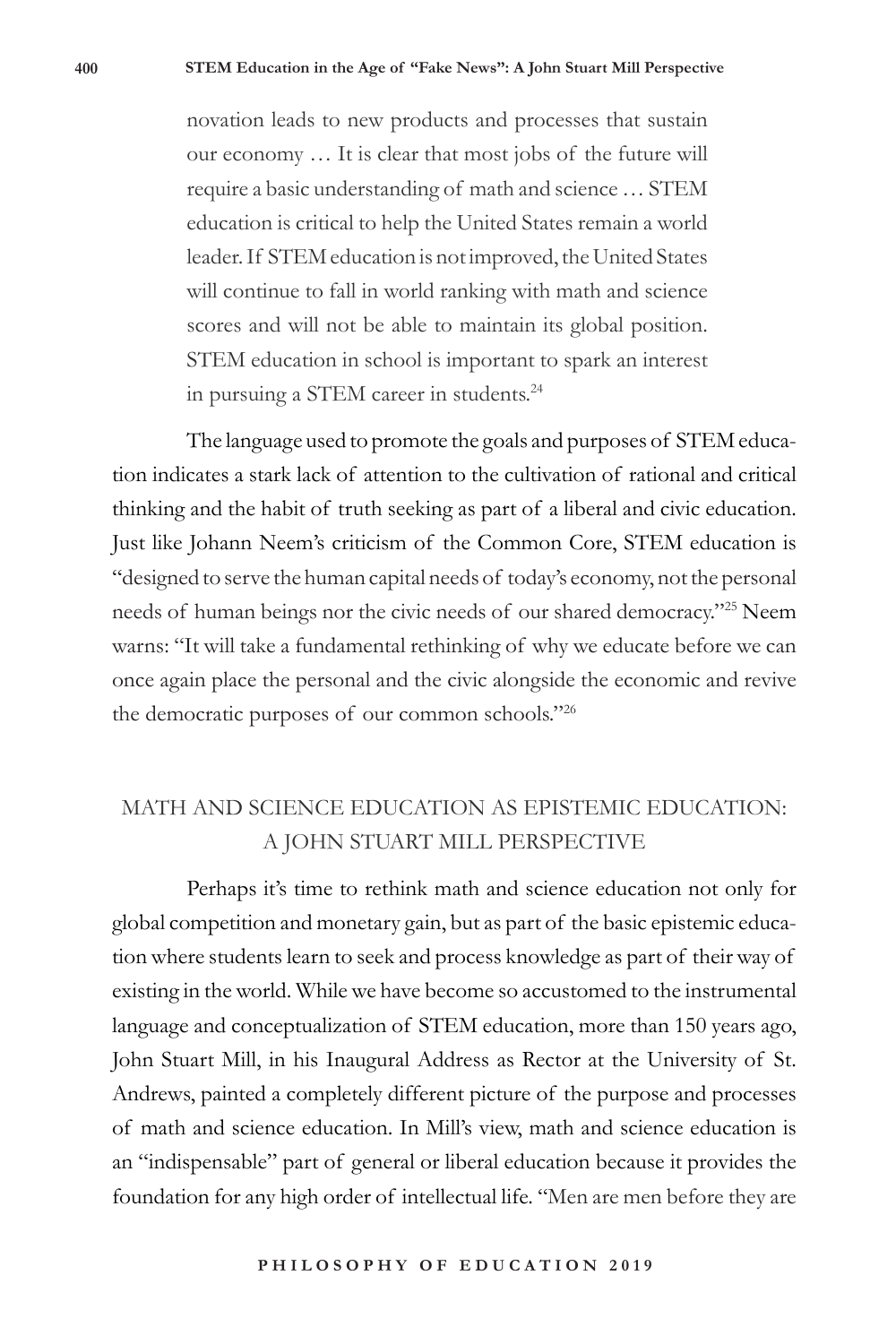#### **Guoping Zhao 401**

lawyers, or physicians, or merchants, or manufacturers; and if you make them capable and sensible men, they will make themselves capable and sensible lawyers or physicians."27 Math and science education is important not because we can use it to find a job or to make money, but because it provides the training and discipline essential for the proper functioning of a human being. A revisit to Mill's ideas and perspective may provide a starting point for us to rethink math and science education as a basic epistemic education.

Mill argues that from math and science education, we first obtain a basic sense of the world we live in, its laws, and the facts that we have to work with or work upon. Such elementary knowledge of the world is essential for the public because without such a basic understanding of the world, we can fall prey to irrational and outrageous opinions. Mill says, "Unless an elementary knowledge of scientific truths is diffused among the public … [the people] are the ready dupes of charlatans and impostors. They alternate between ignorant distrust, and blind, often misplaced, confidence."<sup>28</sup> Lack of a basic understanding of the laws and facts of the world may be the reason we still have a surprisingly large number of people believing things such as "the earth is flat." The outrageous gossip and conspiracy theories believed by a large number of the population may be another indication that the public does not have a basic sense of the world's laws and facts. Although a significant percentage of the American population is college-educated, the basic knowledge they learned at school has to be transferred to their private and civic lives, as Neem has emphatically suggested, so they can ascertain what is possible and perhaps provable, and what is beyond reason.

In Mill's view, the most constant work we have to do throughout life is the ascertainment of truth, and the paths and methods of "getting at truth, and the tests of truth" come from observation, experiment, and reasoning, which are learned most effectively through scientific instruction:

> We are always needing to know what is actually true about something or other, … we all require the ability to judge between the conflicting opinions which are offered to us as vital truths; … to form a rational conviction on great questions of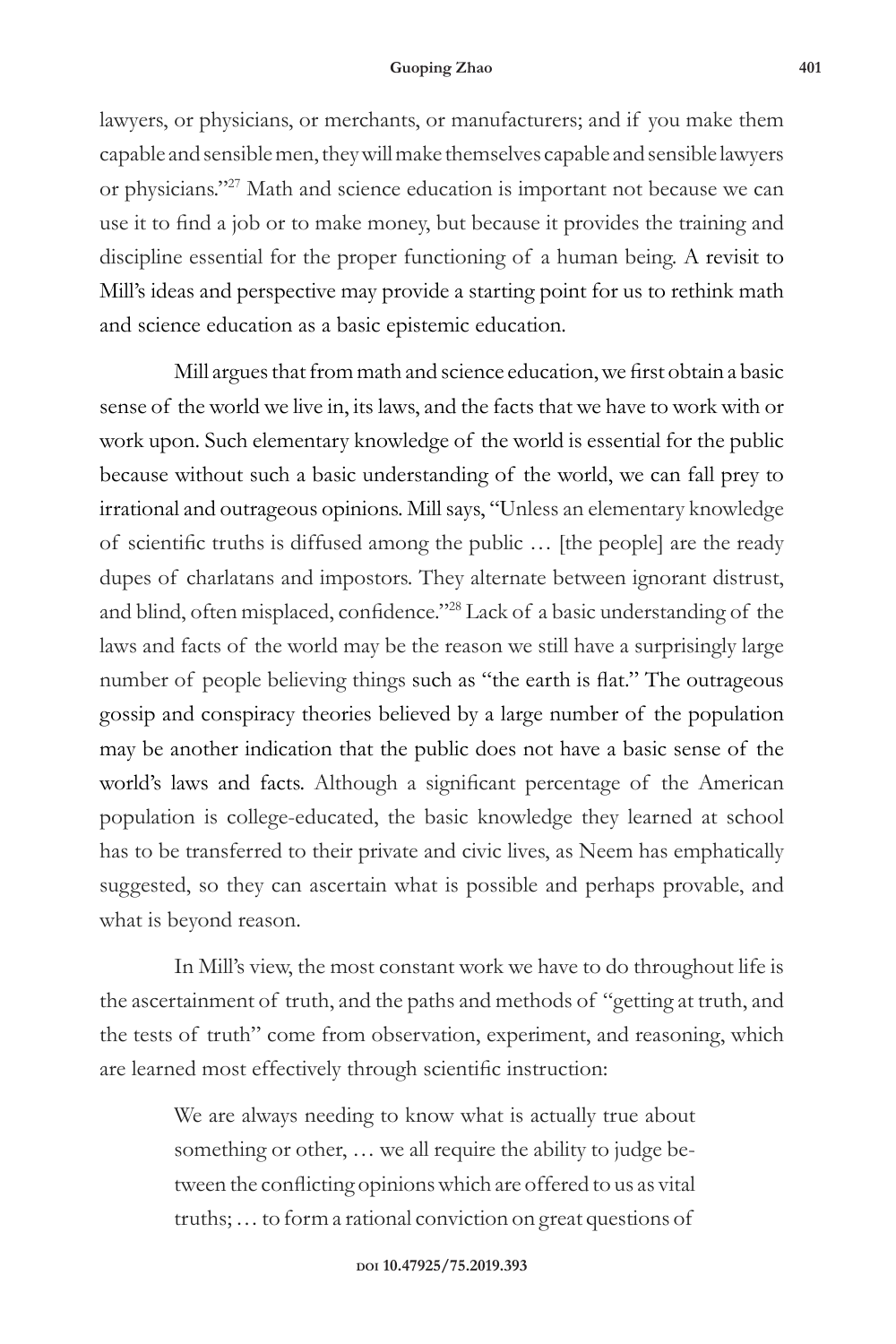legislation and internal policy, and on the manner in which our country should behave to dependencies and to foreign nations … All through life it is our most pressing interest to find out the truth about all the matters we are concerned with. If we are farmers, we want to find what will truly improve our soil; if merchants, what will truly influence the markets of our commodities; if judges, or jurymen, or advocates, who it was that truly did an unlawful act, or to whom a disputed right truly belongs.<sup>29</sup>

Mill claims that the processes by which truth is ascertained have been most critically and completely performed by the physical sciences, the area to which much of STEM belongs. Scientific education teaches the art of thinking. "As classical literature furnishes the most perfect types of the art of expression, so do the physical sciences those of the art of thinking."30 Since we are limited in our direct perception, we depend very much on external evidence and on the rigorous processes learned from scientific instruction to discover truth, and scientific instruction teaches us through modeling, learning the rules, and practicing. Only through these processes can we obtain a certain level of confidence in the verifiability of our beliefs.

Mill further explains that through learning mathematics we learn the most important means of reasoning. "It is chiefly from mathematics we realize the fact that there actually is a road to truth by means of reasoning; that anything real, and which will be found true when tried, can be arrived at by a mere operation of the mind."31 Mill notes that when people argue confidently about something in the outside world, there is a "mode of investigation,"<sup>32</sup> a way to check their establishment of premises and their conclusions by observation and deductive reasoning. Mathematics habituates us to the "principle precautions" for the safety of our beliefs. "Our first studies in geometry teach us two invaluable lessons. One is, to lay down at the beginning, in express and clear terms, all the premises from which we intend to reason. The other is, to keep every step in the reasoning distinct and separate from all the other steps, and to make each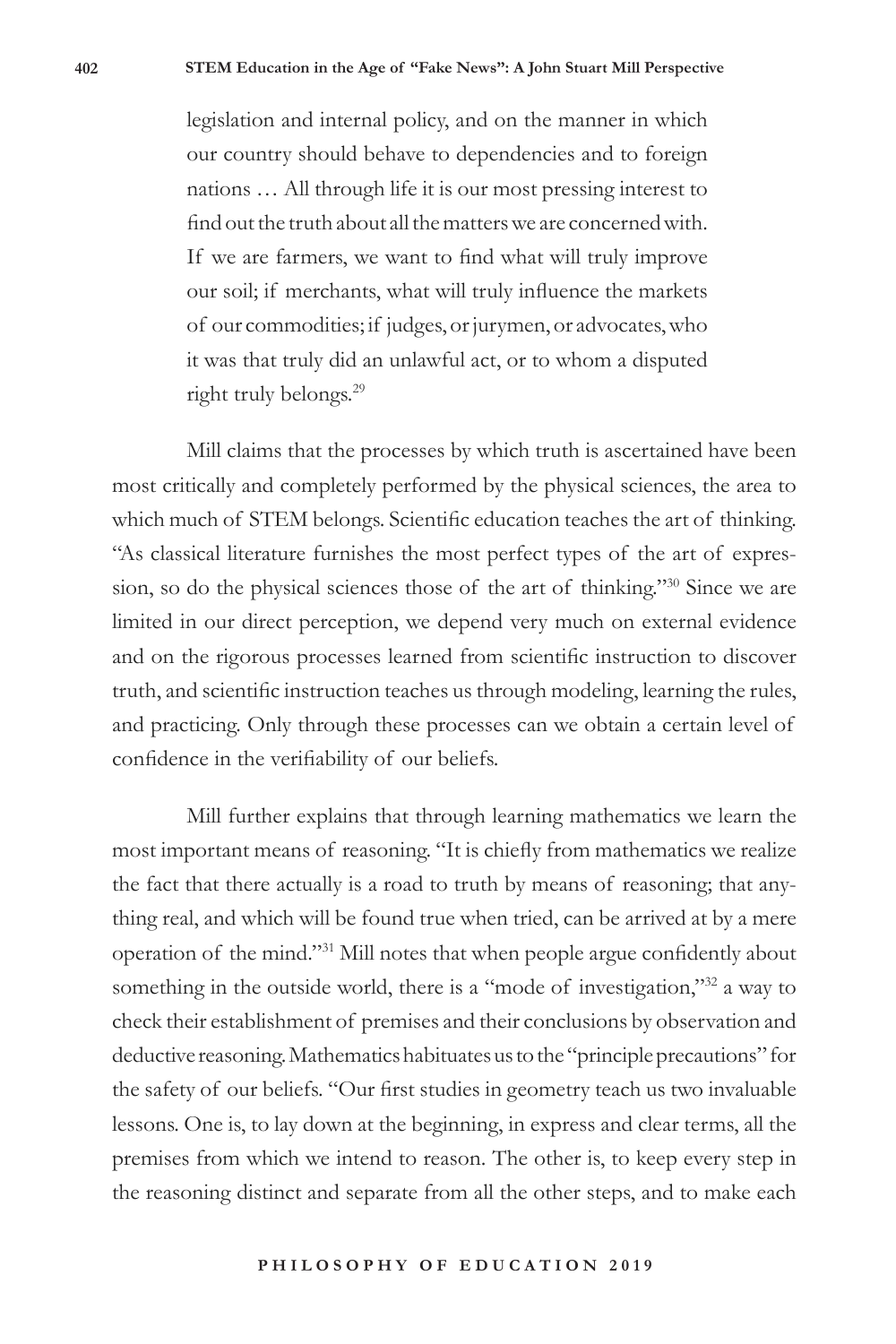step safe before proceeding to another; expressly stating to ourselves, at every joint in the reasoning, what new premise we there introduce."33 In this way we are enabled "to detect at once the exact place where paralogism or confusion gets in: and after sufficient practice we may be able to keep them out from the beginning."34

Mill notes that the study of mathematics helps us understand the connections and coherence in our thinking. "It is to mathematics, again, that we owe our first notion of a connected body of truth; truths which grow out of one another, and hang together, so that each implies all the rest; that no one of them can be questioned without contradicting another or others, until in the end it appears that no part of the system can be false unless the whole is so."35

While mathematics supplies us with a "typical example of the ascertainment of truth by reasoning," the other physical sciences teach us how to combine reasoning, experiment, and observation to ascertain laws and principles governing multitudes of other facts and "there is no intellectual discipline more important than that which the experimental sciences afford."36 Mill argues that as human beings, we all attempt to draw inferences from experience, "yet hardly any one, who has not been a student of the physical sciences, sets out with any just idea of what the process of interpreting experience really is."37 Most people are happy to think that they have got an experiment when a fact occurred once or twice and are already "well on the road towards shewing that the one fact is the cause of the other":

> If they did but know the immense amount of precaution necessary to a scientific experiment; with what sedulous care the accompanying circumstances are contrived and varied, so as to exclude every agency but that which is the subject of the experiment—or, when disturbing agencies cannot be excluded, the minute accuracy with which their influence is calculated and allowed for, in order that the residue may contain nothing but what is due to the one agency under examination; if these things were attended to, people would be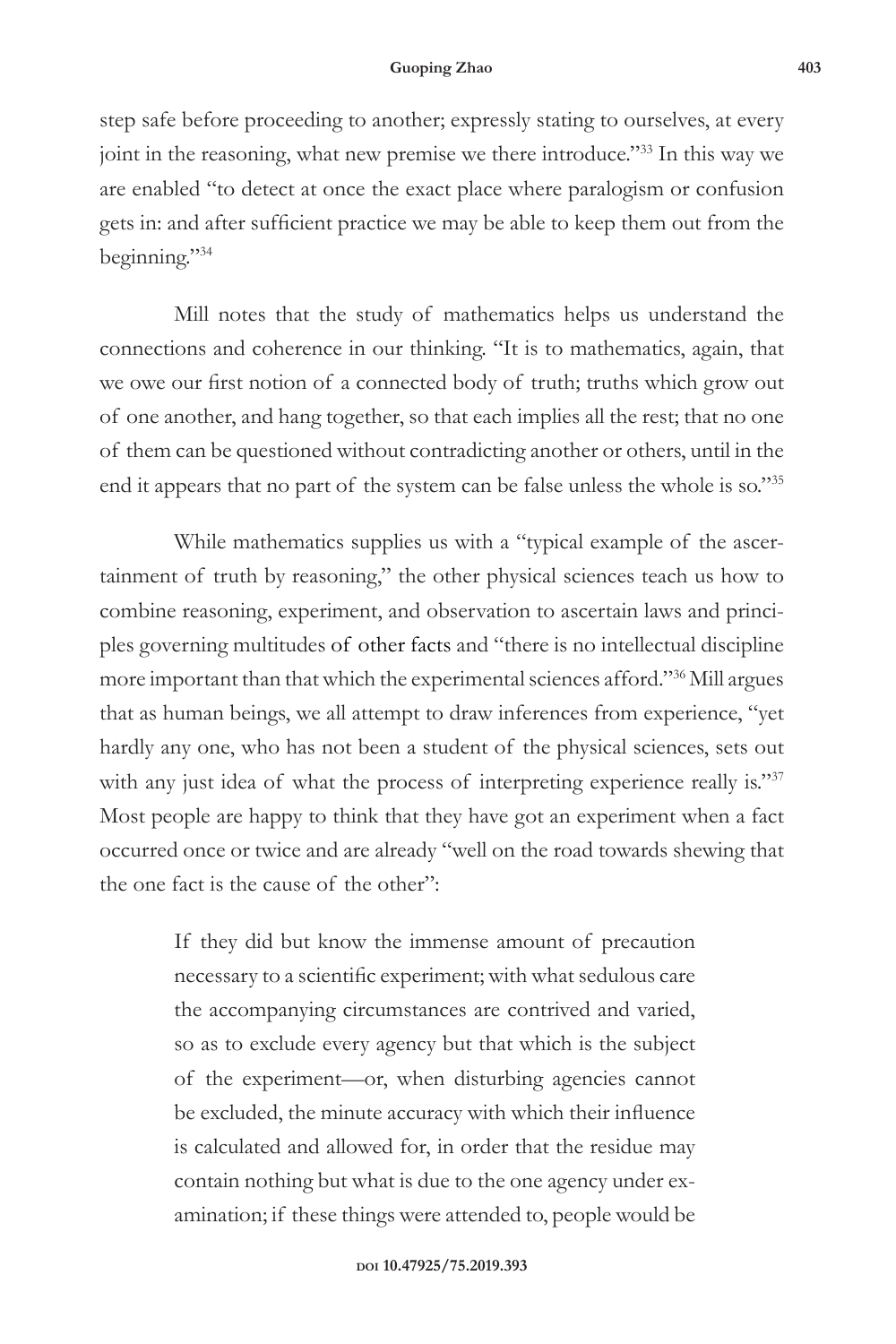much less easily satisfied that their opinions have the evidence of experience; many popular notions and generalizations which are in all mouths, would be thought a great deal less certain than they are supposed to be.<sup>38</sup>

Learning such as this lays the foundation of experimental knowledge that helps us to go beyond "mere vague discussion, where one side finds as much to say and says it as confidently as another, and each person's opinion is less determined by evidence than by his accidental interest or prepossession."39 While in our civic lives, we often allow our political beliefs to be derived from our direct experiences, Mill argues that a political conclusion, if it is to have any practical value at all, cannot be arrived at by direct experience, which often only serves to confirm what we like to believe. A familiarity with scientific experimentation will at least inspire in us "a wholesome scepticism about the conclusions which the mere surface of experience suggests."40

Such cultivation of the art of thinking, I suggest, is precisely what is needed in the contemporary political and cultural environment. An emphasis on the training and discipline of the mind, a cultivation of the habit of truth seeking in personal and civic lives, in other words, the teaching of math and science as an epistemic education, it seems, is absolutely essential if we want a functional democracy.

## FINAL NOTES ON LIBERTY IN DEMOCRACY

For Mill, a long-time advocate of individual liberty, the most formidable tyranny against individual liberty in a democratic society is not the government but the social tyranny that originates from the "feeling in each person's mind that everybody should be required to act as he, and those with whom he sympathizes, would like them to act."<sup>41</sup> Such a feeling of imposition is often justified by a sense of self-evidence and thus is carried out with a lofty self-assurance. For Mill, social tyranny is particularly dangerous because "it leaves fewer means of escape, penetrating much more deeply into the details of life, and enslaving the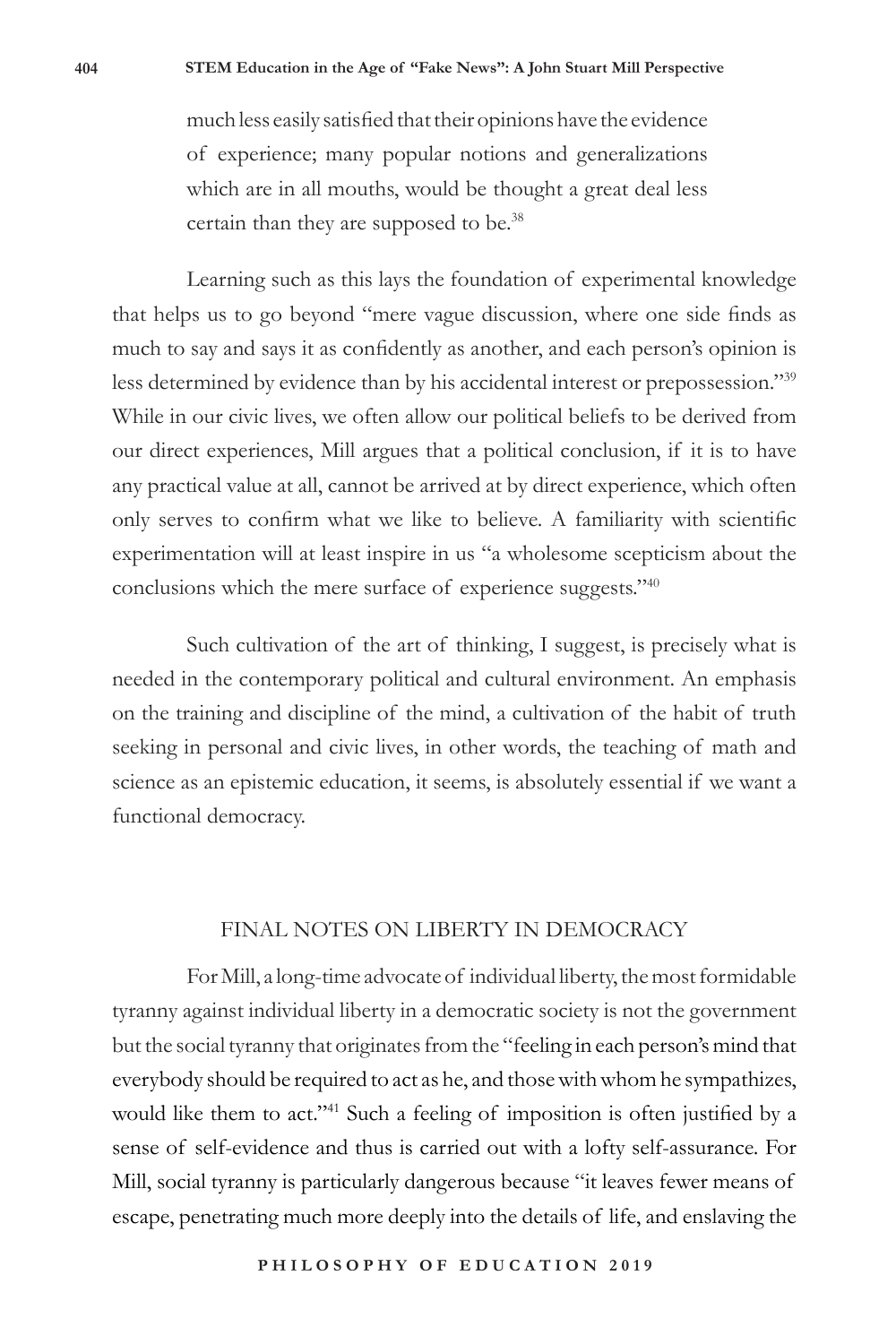soul itself."<sup>42</sup> But liberty is an absolute necessity for the free development of individuality and it seems only a habit of truth seeking and the ability to think rationally and critically can help the individual fight against such self-justifying and self-evident social tyranny. Just as Jefferson's quote makes clear, there will be no freedom for a nation without knowledge and the intellectual ability to acquire knowledge.

13 Jacoby, *The Age of American Unreason*, xx.

14 Ibid., xi, xii.

15 Ibid., 298.

16 Richard Hofstadter, *Anti-Intellectualism in American Life* (New York: Vintage Books, 1966), 13.

<sup>1</sup> Guoping Zhao and Benjamin Bindewald, "Tolerance and Free Speech in Education: A Habermasian Approach," *Philosophy of Education 2018*, ed. Megan Laverty (Urban, IL: Philosophy of Education Society, 2019).

<sup>2</sup> Malhar Mali, "Fake News and Tribalism: Your Team Does It, Too," *Areo*, February 20, 2017, https://areomagazine.com/2017/02/20/fake-news-and-tribalism-yourteam-does-it-too/.

<sup>3</sup> Ibid.

<sup>4</sup> Jonathan Haidt, Twitter post, January 26, 2017, 9:58 a.m., https://twitter.com/ JonHaidt.

<sup>5</sup> Susan Jacoby, *The Age of American Unreason* (New York: Vintage Books, 2008), xix. 6 Frank Connolly, "Fake News Isn't New, It's Americans' Inability To Read Critically That's Alarming: A Healthy Skepticism is Always in Order," Huffpost, March 30, 2017,

https://www.huffingtonpost.com/entry/there-has-always-been-fake-news-its-americans-inability\_us\_58dd1dc3e4b0fa4c09598694.

<sup>7</sup> John Laloggia, "Republicans, Democrats Agree: They Can't Agree on Basic Facts," Pew Research Center, August 23, 2018, http://www.pewresearch.org/facttank/2018/08/23/republicans-and-democrats-agree-they-cant-agree-on-basic-facts/. 8 Camila Domonoske, "Students Have 'Dismaying' Inability To Tell Fake News From Real, Study Finds," NPR, November 23, 2016, https://www.npr.org/sections/ thetwo-way/2016/11/23/503129818/study-finds-students-have-dismaying-inabilityto-tell-fake-news-from-real.

<sup>9</sup> Ibid.

<sup>10</sup> Ibid.

<sup>11</sup> Ibid.

<sup>12</sup> William Poundstone, "The 'Dumbing Down' of America: Real or Not?," *Psychology Today*, August 15, 2016, https://www.psychologytoday.com/us/blog/head-in-thecloud/201608/the-dumbing-down-america-real-or-not.